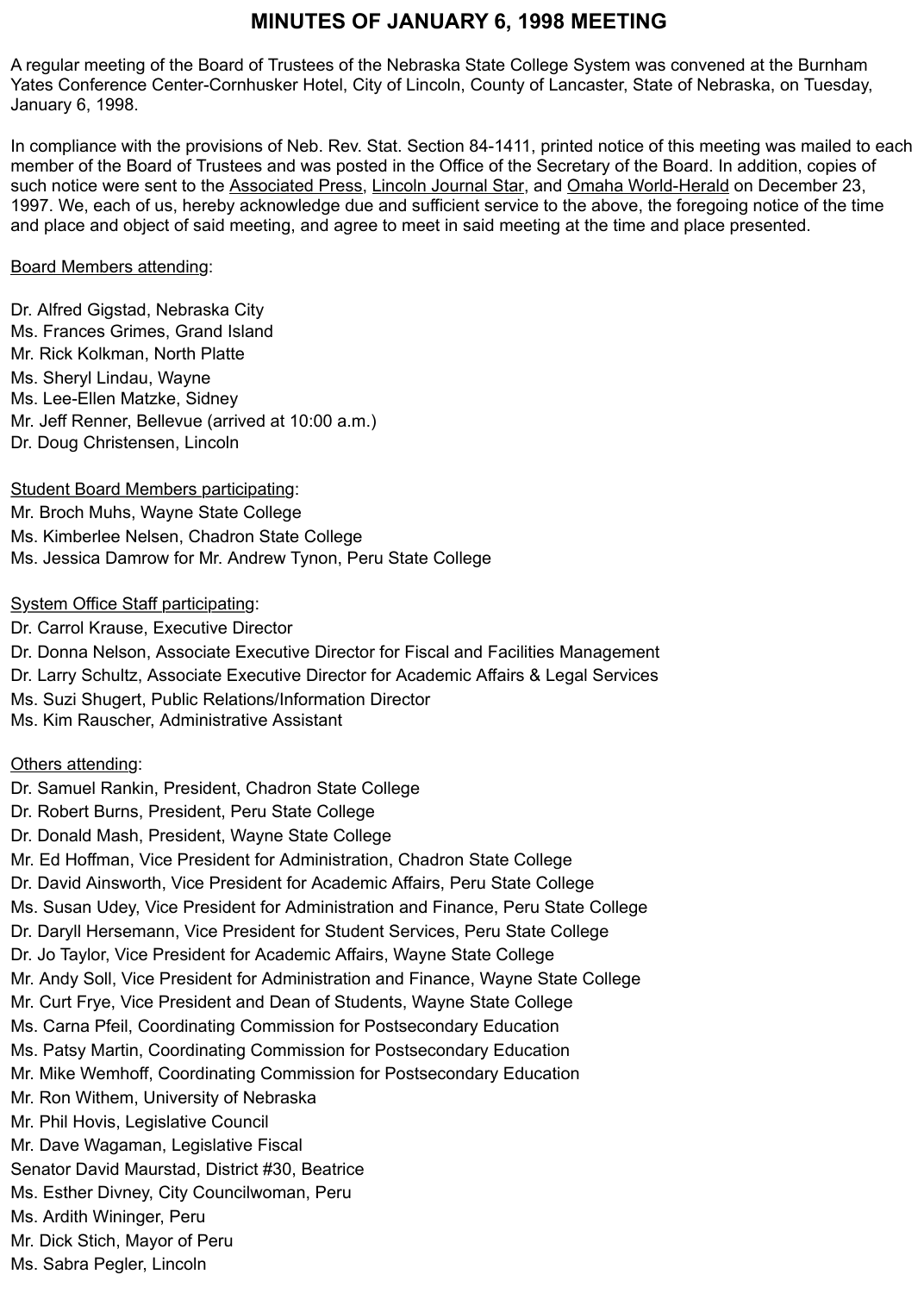Ms. Shelley and Mr. David Cygan, Lincoln Ms. Sheila Rhodus Ms. Michele White Mr. Dwight Wininger, SBW Consulting Mr. Paul Korslund, Mayor of Beatrice Mr. Gerald Carnes Mr. Jud Douglas III Mr. Doug Friedli, President of Otoe County Bank Ms. Nancy Hoch, President of River Country Industrial Development Corp., Nebraska City Mr. Dale Miller, Kirkham Michael Consulting Engineers, Omaha Mr. Al Hottovy, Kirkham Michael Consulting Engineers, Omaha Mr. Lloyd Castner, Kirkham Michael Consulting Engineers, Omaha Mr. Rich Gardner, The Renaissance Design Group, Omaha Mr. William Scully Ms. Linda Smith, President of Gage County Economic Development Corporation Mr. Larry Keslar, Chairman of the Gage County Economic Development Board and Manager of the First National Bank of Omaha--Beatrice Branch Dr. Jack Huck, President of Southeast Community College Mr. Dennis Headrich, Southeast Community College--Beatrice Campus Dr. Stephen Joel, Superintendent of Beatrice Public Schools Ms. Lori Gottula Mr. Bruce Cutshall Ms. Janice Crose Mr. Roger Larsen, NSEA Ms. Lillian Schottenhamel, Peru Mr. Dan Swanson, Nebraska City Ms. Bernice Patterson, Peru Ms. Catherine Crose Nannen Mr. Ron Witt Mr. Paul Fell Mr. Otto Rath Mr. Bill Thurman Mr. James Thurman Mr. Bill Beavers Ms. Margie Thurman Mr. Dale Hoverty, Nebraska City Ms. Nadine Fahrlander Ms. Linda Meyer Mr. Joseph Kincaid Mr. Steve Lewis Ms. Phyllis Davenport Rosenquist, Peru Mr. Lyle McKercher, Peru Mr. Lester Russell Ms. Wanda Brown Ms. Evelyn Neve Ms. Dorothy Stepan Press: Ms. Jena Janovy, Omaha World-Herald Ms. Karen Griess, Lincoln Journal Star Mr. Larry Peirce, Lincoln Journal Star Mr. Keith Ludden, Nebraska Public Radio

Ms. Karen Shanahan, Nebraska City News-Press

Mr. Jack Ruff, Associated Press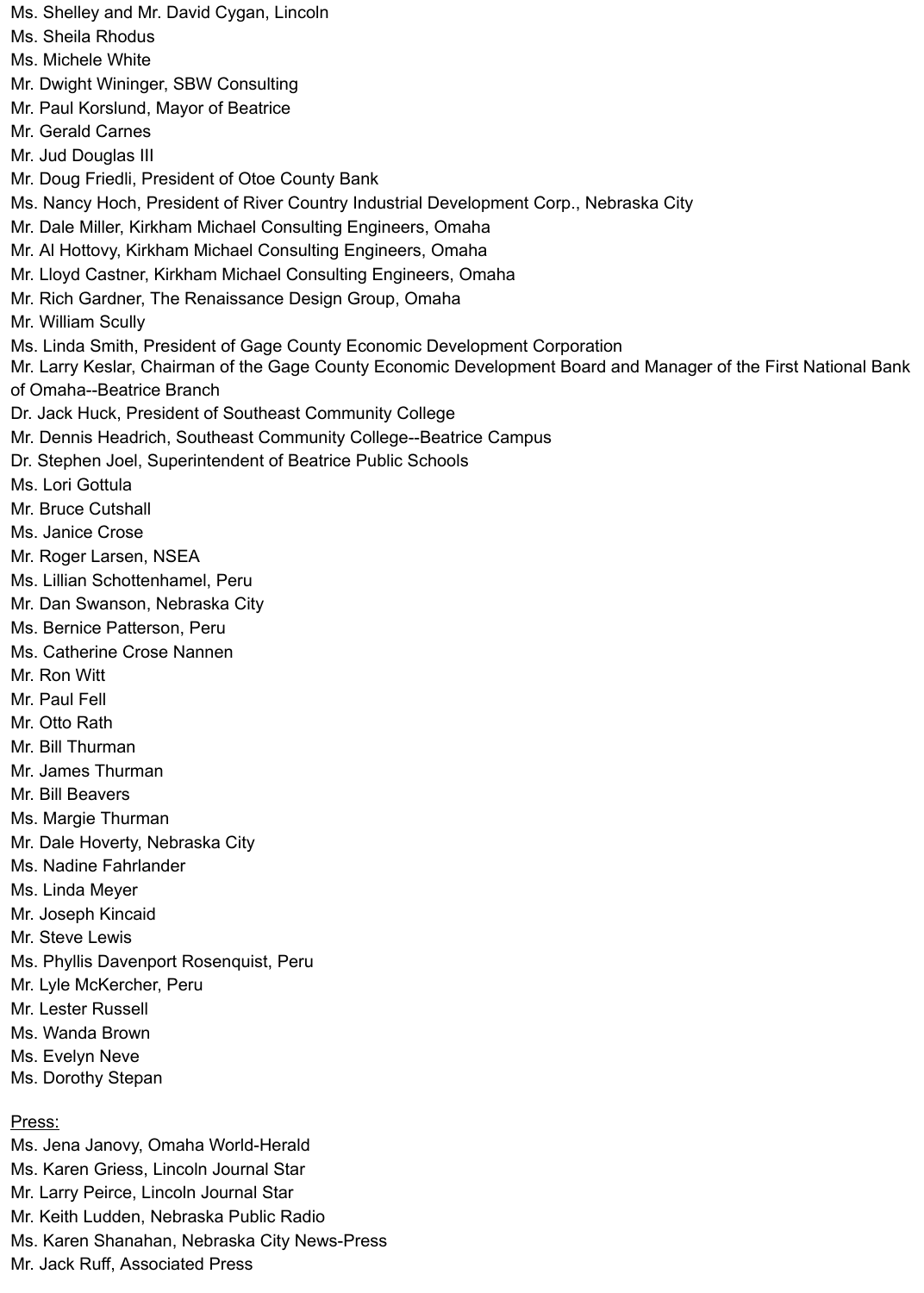Mr. Jack Wang, KOLN-KGIN TV Mr. Darrell Wellman, Auburn Newspapers Ms. Debbie Bean, KNCY-Radio, Nebraska City Mr. Tom Vint, Associated Press Ms. Suzanne Deyo, KETV Mr. Andrew Ozaki, KETV Mr. Tom Roberts, KLKN TV Mr. Doug Kennedy, KWBE Radio, Beatrice

### **CALL TO ORDER**

Mr. Kolkman, Chair, called the workshop to order at 8:10 a.m. A roll call was taken: Christensen, Gigstad, Grimes, Kolkman, Lindau, Matzke; Muhs, Nelsen and Damrow were present. Renner was absent.

Dr. Krause reviewed the current role and mission statements for Peru State College, including the statutory assignment, Coordinating Commission Comprehensive Plan statement and the Board of Trustees= mission statement.

Dr. Burns discussed areas that have been identified as academic program enhancements for Peru State College. These include: Management Information Systems, Special Education, Educational Technology, Criminal Justice, Bachelor of Technology, and Biology.

Dr. Krause then shared information with Board members on the demographic profile of southeastern Nebraska, noting projected population growth and decline in the counties located in the Peru State College service region. He also shared information on enrollment trends at Peru State College. He further noted that the cost per student at Peru State College is higher than the cost per student at either Chadron or Wayne State College because of lower enrollment.

Discussion then turned to the cost of renovating the existing facilities and the estimated cost of new construction. Renovation costs have been estimated by The Schemmer Associates at \$21,310,810 (state-owned facilities total \$13,271,245 and revenue bond facilities total \$8,030,565). New construction costs are estimated to be \$35,069,066 (state-owned facilities total \$21,933,188 and revenue bond facilities total \$13,1335,878).

Dr. Krause encouraged the Board members to consider both the renovation of existing facilities and the construction of new facilities in light of the value added to the students= educational experience.

#### **RECESS**

Communities responding to the Request for Information on the possible relocation of Peru State College were given time to make their presentations to the Board.

The proposal submitted by Beatrice was presented by Ms. Linda Smith, President of the Gage County Economic Development Corporation. Other speakers included Mr. Larry Keslar, Senator David Maurstad, Mayor Paul Korslund, Dr. Steve Joel and Dr. Jack Huck.

The proposal submitted by Nebraska City was presented by Ms. Nancy Hoch, President of the River Country Industrial Development Corporation and Mr. Rich Gardner of the Renaissance Design Group.

The proposal submitted by Peru was presented by Dr. Esther Divney, City Councilwoman, with comments by Mr. Jud Douglas.

#### **RECESS 12:20 - 1:30**

#### **CALL TO ORDER**

Mr. Kolkman, Chair, called the meeting to order at 1:40 p.m. A roll call was taken: Christensen, Gigstad, Grimes, Kolkman, Lindau, Matzke, Renner; Muhs, Nelsen and Damrow were present.

#### **EXECUTIVE SESSION**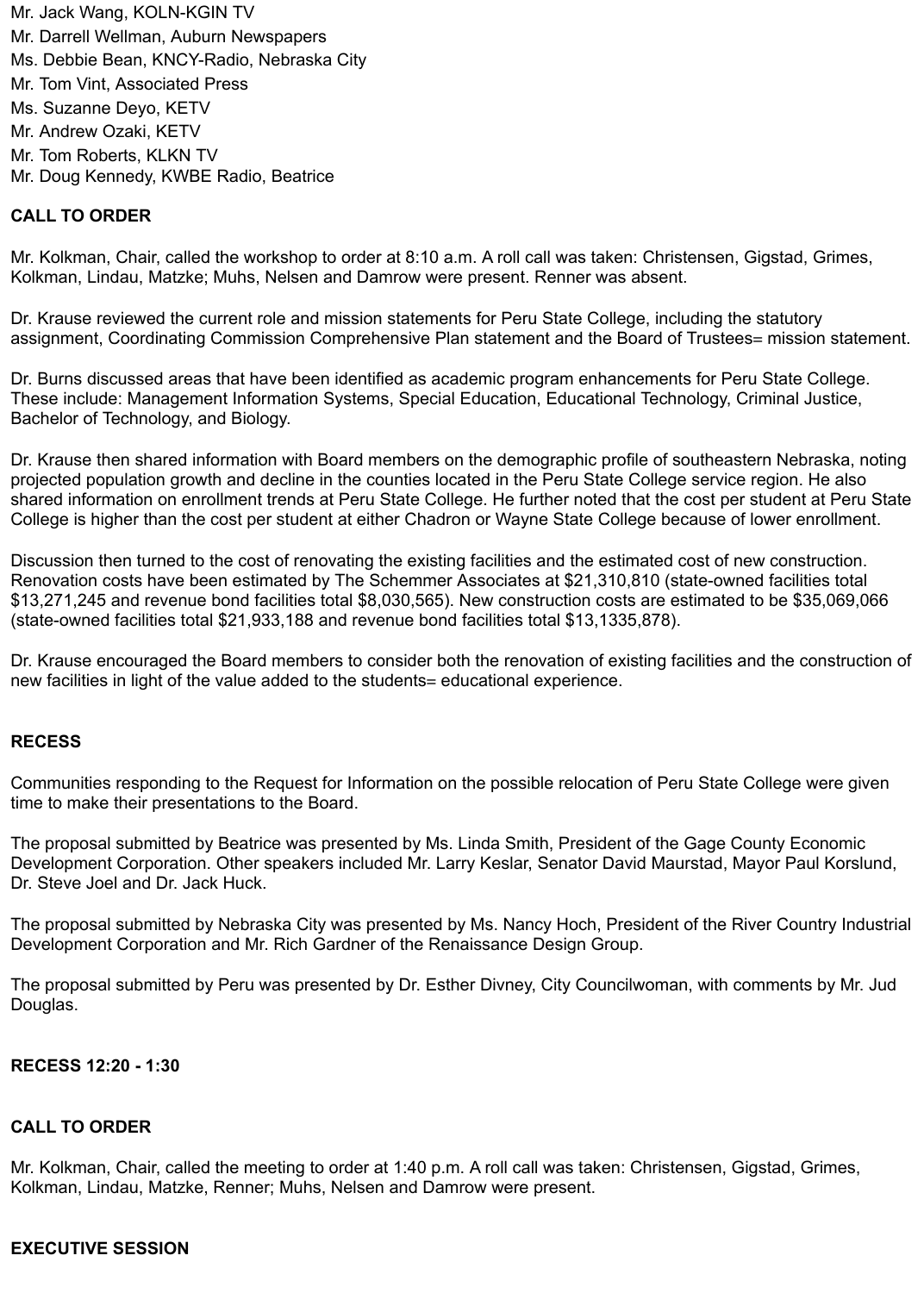Ms. Grimes moved and Mr. Renner seconded a motion to go into executive session at 1:40 p.m. for the purpose of discussing personnel and legal issues. Ms. Grimes moved and Dr. Gigstad seconded a motion to go out of executive session at 2:00 p.m.

## **APPROVAL OF THE AGENDA**

Ms. Grimes moved and Ms. Matzke seconded a motion to amend the agenda, moving item 5B) Discussion of Options for Obtaining Funds for Facilities for Peru State College at Peru or Another Location to be item 6B4 under the subcommittee agenda. Christensen, Gigstad, Grimes, Kolkman, Lindau, Matzke, Renner; Muhs and Nelsen voted aye. Motion carried. Mr. Renner moved and Ms. Grimes seconded a motion to approve the agenda as amended. Christensen, Gigstad, Grimes, Kolkman, Lindau, Matzke, Renner; Muhs and Nelsen voted aye. Motion carried.

### **PUBLIC COMMENTS**

Mr. Steve Lewis, a Peru alum from Lexington, stated his support for leaving Peru State College in Peru.

Mayor Dick Stich of Peru read a letter from the City Council of Plattsmouth opposing the relocation of Peru State College and a letter from Mayor Hal Daub of Omaha expressing his support of Peru State College.

Dr. Esther Divney reported that a pledge of \$3 million for Peru State College had just been received.

Mr. Joe Kincaid, mathematics instructor, raised questions about the statistics being used by the Board.

Ms. Phyllis Davenport Rosenquist, a Peru native and current adjunct instructor, expressed her opposition to the relocation of Peru State College.

Ms. Nancy Hoch thanked the Board for inviting Nebraska City to make a presentation as a possible host site for the relocation of Peru State College.

### **APPROVAL OF MINUTES FROM THE DECEMBER 10, 1997 MEETING**

Dr. Gigstad moved and Ms. Grimes seconded a motion to approve the minutes of the December 10, 1997 meeting. Christensen, Gigstad, Grimes, Kolkman, Lindau, Matzke, Renner; Muhs and Nelsen voted aye. Motion carried.

### **OLD BUSINESS**

### **Status Report of MGT Recommendations**

Dr. Krause distributed the December status report of MGT recommendations to the Board. Recommendations with December 31 deadlines have been addressed and are discussed in the document. He asked that Board members review the status report and direct any questions to the System Office. The next status report will be due June 30.

### **CONSENT AGENDA**

**Personnel Recommendations** (attached to official minutes) **Grant Applications and Awards** (included in official minutes) **Contracts and Change Orders** (included in official minutes) **LB309 Allocations** (included in official minutes) **Campus Physical Plant Reports** (attached to official minutes) **Quarterly Capital Construction Reports** (attached to official minutes)

Ms. Matzke moved and Mr. Renner seconded a motion to approve the Consent Agenda. Christensen, Gigstad, Grimes, Kolkman, Lindau, Matzke, Renner; Muhs and Nelsen voted aye. Motion carried.

## **SUBCOMMITTEE AGENDA**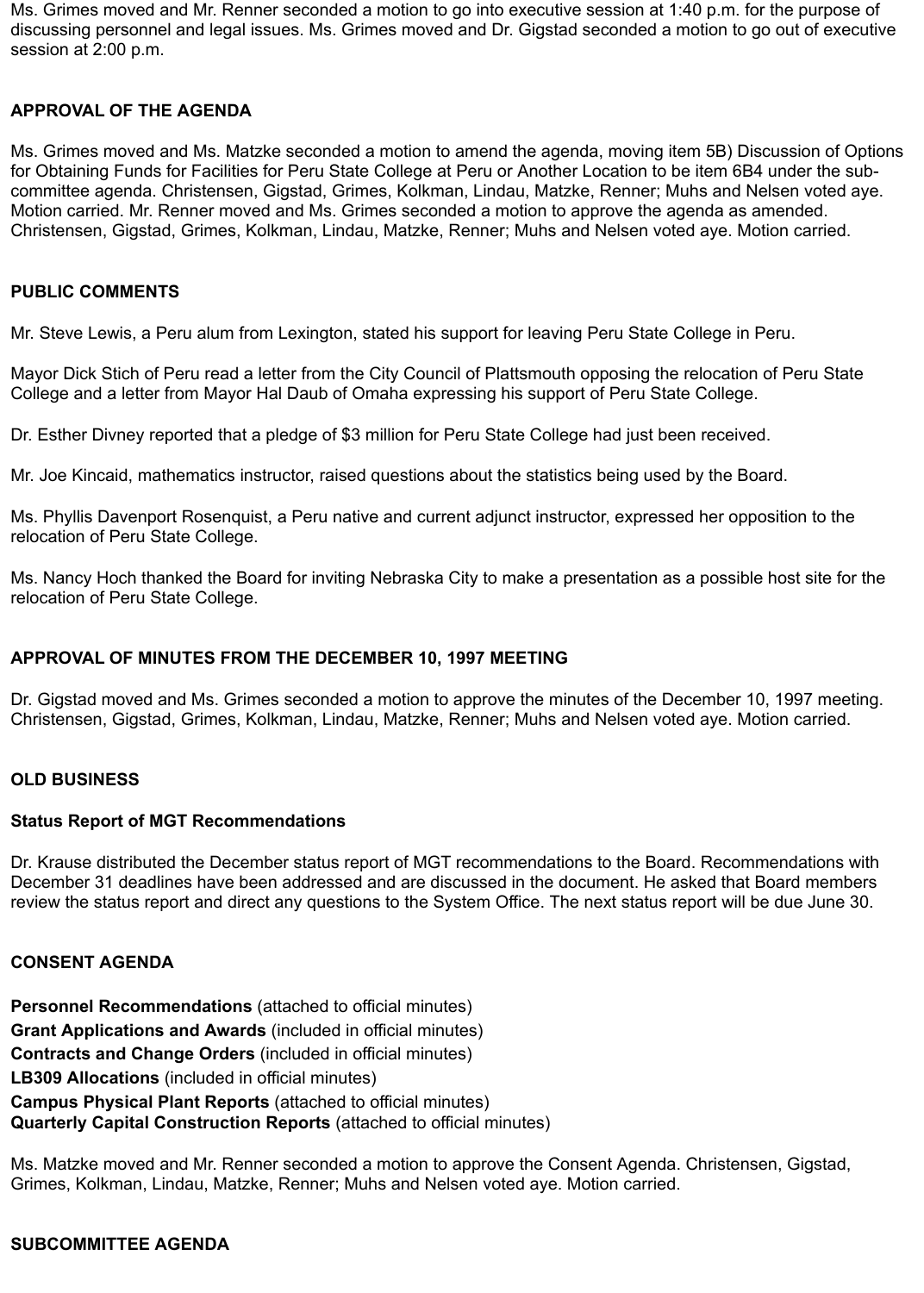## **Academic Affairs, Student Life & Personnel Subcommittee Lee-Ellen Matzke, Chair**

## **1998-2003 System-wide Academic Calendar**

The system-wide academic calendars for 1993-2003 were distributed for information.

#### **Business Affairs Subcommittee--Physical Plant Fran Grimes, Chair**

## **Wayne State College/Northeast Community College Lease Agreement**

Ms. Grimes moved and Mr. Renner seconded a motion to approve the Wayne State College/Northeast Community College lease agreement at a cost of \$10.50 per square foot or \$6,930 plus \$2,310 annually for operating costs. Christensen, Gigstad, Grimes, Kolkman, Lindau, Matzke, Renner; Muhs and Nelsen voted aye. Motion carried.

#### **Business Affairs Subcommittee--Revenue Bond Al Gigstad, Chair**

### **Wayne State College, Connell Hall Resolution**

Dr. Gigstad moved and Ms. Grimes seconded a motion to approve a Resolution to change the ADefinitions@ section in the Wayne State College Series 1988 Bond Resolution to delete any reference to the third floor faculty apartments located in Connell Hall as one of the revenue bond facilities providing revenue support to the Wayne State College revenue bond program. Christensen, Gigstad, Grimes, Kolkman, Lindau, Matzke, Renner; Muhs and Nelsen voted aye. Motion carried.

#### **Business Affairs Subcommittee--Physical Plant Fran Grimes, Chair**

## **Discussion of Options for Obtaining Funds for Facilities for Peru State College at Peru or Another Location**

Board members discussed the three proposals presented by Beatrice, Nebraska City and Peru for the relocation or renovation of Peru State College. Following discussion, Ms. Grimes moved and Ms. Matzke seconded a motion that the Board of Trustees seek Legislative approval for statutory changes in reference to the location of Peru State College to allow relocation of the institution to Nebraska City. Further, an appropriation of \$16,000,000 for state resources be requested for construction of new facilities. It is understood that additional construction costs for the state-supported facilities would be off-set by community contributions of a minimum of \$8,000,000. Legislative approval will also be requested to issue revenue bonds for construction of student service facilities. Christensen, Gigstad, Grimes, Kolkman, Lindau, Matzke, Renner; Muhs and Nelsen voted aye. Motion carried.

### **INFORMATION ITEMS**

## **Executive Director, Presidents and Student Trustee Reports**

Ms. Jessica Damrow, Peru State College Student Senate President, spoke on behalf of Student Trustee Andy Tynon. She relayed Mr. Tynon=s disappointment at not being able to attend the meeting.

Dr. Burns reminded the Board that spring semester begins January 12 and students and faculty would soon be returning to the camps.

Ms. Nelsen also mentioned that classes do not begin at Chadron until next week, so she had little to report. She did announce her recent engagement to be married.

Dr. Rankin highlighted the Chadron State College forensic team, which had a very successful fall term. He also reported on a recent donation of Mari Sandoz artifacts and records that will be placed in the newly remodeled library.

Mr. Muhs had little to report from Wayne State College, but did announce his recent marriage.

Dr. Mash reported that the faculty at Wayne State College would be returning for in-service training on January 12 to begin the new semester.